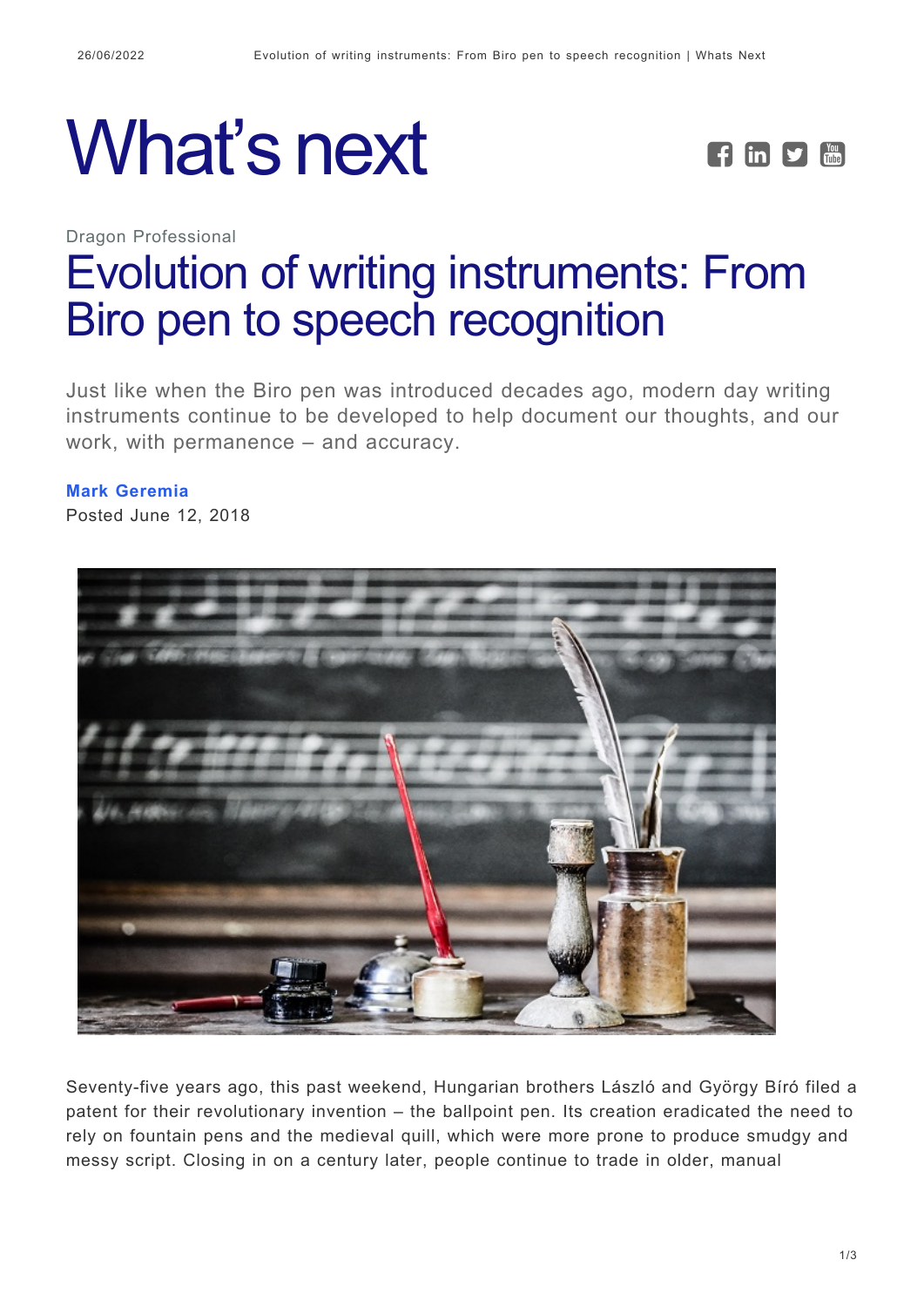instruments for sharper tools; solutions like voice-enabled technology, that, like the ballpoint pen, can capture [more detailed documentation](https://whatsnext.nuance.com/office-productivity/the-importance-of-accurate-documentation/).

While we don't anticipate pen – or paper – to disappear anytime soon, for businesses who heavily rely on documentation, especially ones facing increased regulations and governance, smudgy or messy documents just won't do.

Financial advisors are just one example. Because [financial compliance is contingent on](https://www.nuance.com/dragon/campaign/financial-services-documentation.html) [capturing clear and detailed notes](https://www.nuance.com/dragon/campaign/financial-services-documentation.html) during the advisor-client interaction, many advisors and financial services firms are shifting away from manual note-taking processes and turning to technology solutions, like speech recognition, to help.

Law enforcement, too, cannot trade accuracy for urgency. While police officers need to create incident reports in a speedy manner to meet prosecution deadlines and move criminal proceedings along, they also need to ensure what is documented in their reports is highly accurate; if not, this can literally impact a case.

So with nearly 40% of police officers saying they [spend 3-4 hours each day on incident](https://whatsnext.nuance.com/office-productivity/mark-geremia-paperwork-in-police-work-survey/) [reports](https://whatsnext.nuance.com/office-productivity/mark-geremia-paperwork-in-police-work-survey/), it's not surprising that they, too, are looking for sharper tools to help with their documentation needs.

Everyone benefits from accurate documentation– transcription costs are lowered for those paying the bills, and workflows are automated for individuals across locations and devices; saving time, mitigating risk, and producing precise results the first time, every time, by the user.

Voice and language solutions are just one of today's tools that enable professionals to produce intelligible, unambiguous, and thorough reports, notes, forms and other business paperwork, immediately and accurately. Not only are they intuitive to use, these technologies empower workforces to improve productivity and streamline workflows with the ability to add custom options, like templated content by voice or industry-specific terms and acronyms.

Enough ballpoint pens have been sold to draw a line to the moon and back hundreds of thousands of times; however, with no disrespect to the Bíró brothers, if you're going to document something permanently – and when accuracy matters, sometimes you just might need a sharper instrument.

#### **Tags:** [Dragon Voice Recognition](https://whatsnext.nuance.com/tag/dragon-voice-recognition/)

## **More Information**



**Improve documentation productivity** Empower employees to create high-quality documentation faster and more efficiently, while saving your business time and money. [Learn more](https://www.nuance.com/dragon/business-solutions/dragon-professional-group.html?utm_source=whatsnext&utm_medium=blog)